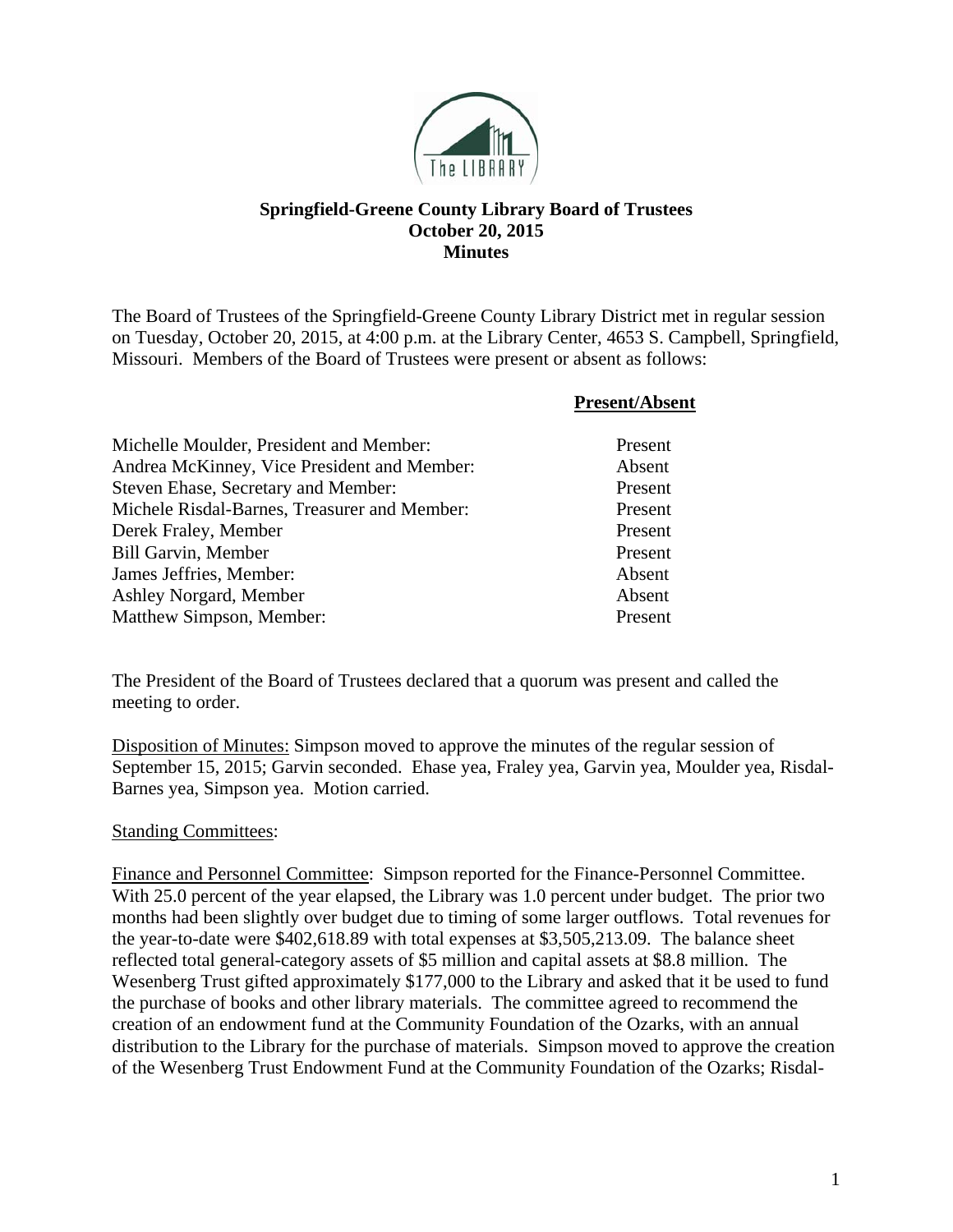Barnes seconded. Ehase yea, Fraley yea, Garvin yea, Moulder yea, Risdal-Barnes yea, Simpson yea. Motion carried.

Report of the Director:

- The 2015 Community Focus Report was released on October 8 at the Community Summit: Focus on Poverty. The Library is a partner in this report, and staff members Nancy Eike and Sarah Marshall were publicly recognized for creating the interactive website for the report. The address for the report is *springfieldcommunityfocus.org.*
- The Library was recognized as a community partner during a VIP preview of the national traveling exhibit, "Magna Carta: Enduring Legacy 1215-2015" on October 10 at the Duane G. Meyer Library on the Missouri State University campus. A framed recognition of the partnership will be displayed in the administration area at the Library Center.
- A reception for area school librarians was held on September 24 at the Library Center. Youth Services staff hosted the event. It was designed to foster cooperation between schools and the public library and to present information about library resources that are useful for school librarians and students.
- Presiding County Commissioner Bob Cirtin recently hosted a series of town hall meetings at the county branches. Thanks were extended to Associate Director Jim Schmidt who arranged these meetings and the many staff that accommodated them by working outside their normal schedules. Commissioner Cirtin expressed appreciation for the Library's help and plans to hold additional meetings at Springfield branches in the future.
- About 19 staff members attended the joint conference of the Kansas Library Association and the Missouri Library Association in early October. Other staff remained in Springfield and represented the Library at a booth at the Springfield Business Expo.
- Staff Development Day was held on October 12 at the Double Tree Inn. Board President Michelle Nahon Moulder presented the staff service awards. The Library's longest-serving current staff member, Gail Gourley, received an award for 40 years of service.
- Republic Branch Manager Erin Gray was selected to serve on the Head Start Policy Council in Republic.
- Sarah Bean Thompson and Valerie Bogert were accepted to present a talk about the Library's fandom programs at the ALA Annual Conference in June 2016 in Orlando, Florida.
- Attorney Jerry Reynolds notified the Library that he filed a revival of the judgment the Library was awarded in a suit against Jared Rupp, who was convicted of setting fire to the Library Center ten years ago. The judgment was for \$850,000. So far, the Library has not received any money related to the judgment. The revival will keep alive the possibility that some or all of the judgment someday will be paid.
- The Human Resources Department reported that the average time to fill an open position at the Library in 2015 dropped to 31 days. This included an average time for posting a job for two weeks, interviewing for two weeks, and a notice to another job for two weeks. When HR Director Lori Strawhun joined the Library ten years ago, the average